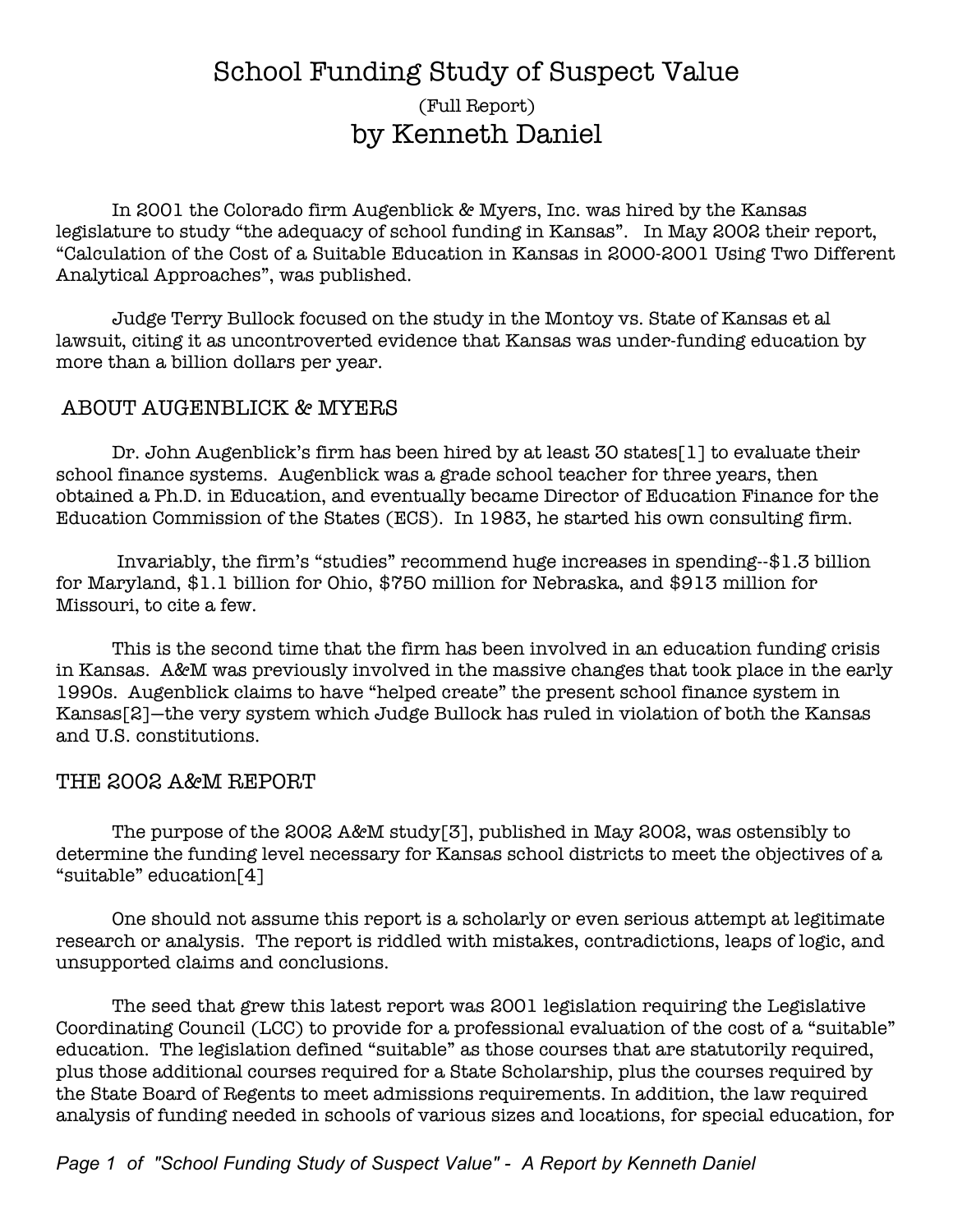at-risk students, for students with limited English proficiency, and for students impacted by other special circumstances.

The LCC delegated the oversight of the study to the Legislative Educational Planning Committee (LEPC), which, with the encouragement of the State Board of Education,expanded the definition of "suitable education" to include student and staff safety, early childhood programs, extended learning time, alternative schools, technical education, technology training, library media services, foreign language, fine arts, nursing and counseling services, activities programs, student transportation, and a qualified teacher in each classroom[5].

# "BASE COSTS"

Since 1992-93, Kansas has used "Base State Aid Per Pupil" (BSAPP) as a starting factor in computing state aid. That year was a transition year, however, and BSAPP of \$3,600 per pupil was not fully implemented until the following year. By 2000-01, BSAPP had risen to \$3,820. It is BSAPP that school spending proponents cite as failing to keep pace with inflation. This is very misleading, however, because BSAPP is only one of many factors used to compute state aid. When all factors are included, total per pupil state aid increased by 2.26 times the rate of inflation during the 1993-94 through 2000- 01 period[6].

The A&M study uses the terminology "foundation costs" and "base costs" interchangeably to refer to the concept of a basic level of costs per pupil. Costs and funding are separate issues, however. In its costs analyses, the report does not segregate the state, federal, and local funding sources to pay those costs. It does refer to funding sources frequently, which creates considerable confusion for the reader. In the following discussion, only the costs identified in the A&M study are considered. All references to revenues or sources of revenues are ignored[7].

A&M used two cost analysis approaches, each based upon the 2000-2001 school year.

The first method was the "professional judgment approach", in which 59 educators and pro-education activists generated a wish list of items they wished to have included, including most or all of those added by the LEPC, then estimated how much money was needed to pay for them. These experts estimated "base costs[8]" per pupil in four imaginary districts—200 students, 430 students, 1300 students, and 11,200 students. The respective base costs they determined were \$8,581, \$7,361, \$6,683 and \$5,811[9]. No weighted average for all districts was calculated, but had it been, it would have been about \$6,150.

The second method was the "successful school district approach", which analyzed the actual spending of 85 Kansas school districts deemed to be "successful". It was found that the base cost per pupil in the 85 districts varied between \$3,112 and \$5,321[10]. The weighted average base cost in those 85 districts was \$4,547. This was about 6% higher on average than the other 219 districts in the state[11].

Both of the above already include the extra costs associated with district size. It was determined that there are no extra costs associated with vocational education, therefore that is covered in the basic costs. Neither includes the extra costs of "at risk" students, special education, bilingual education, transportation, capital outlay, or food service. The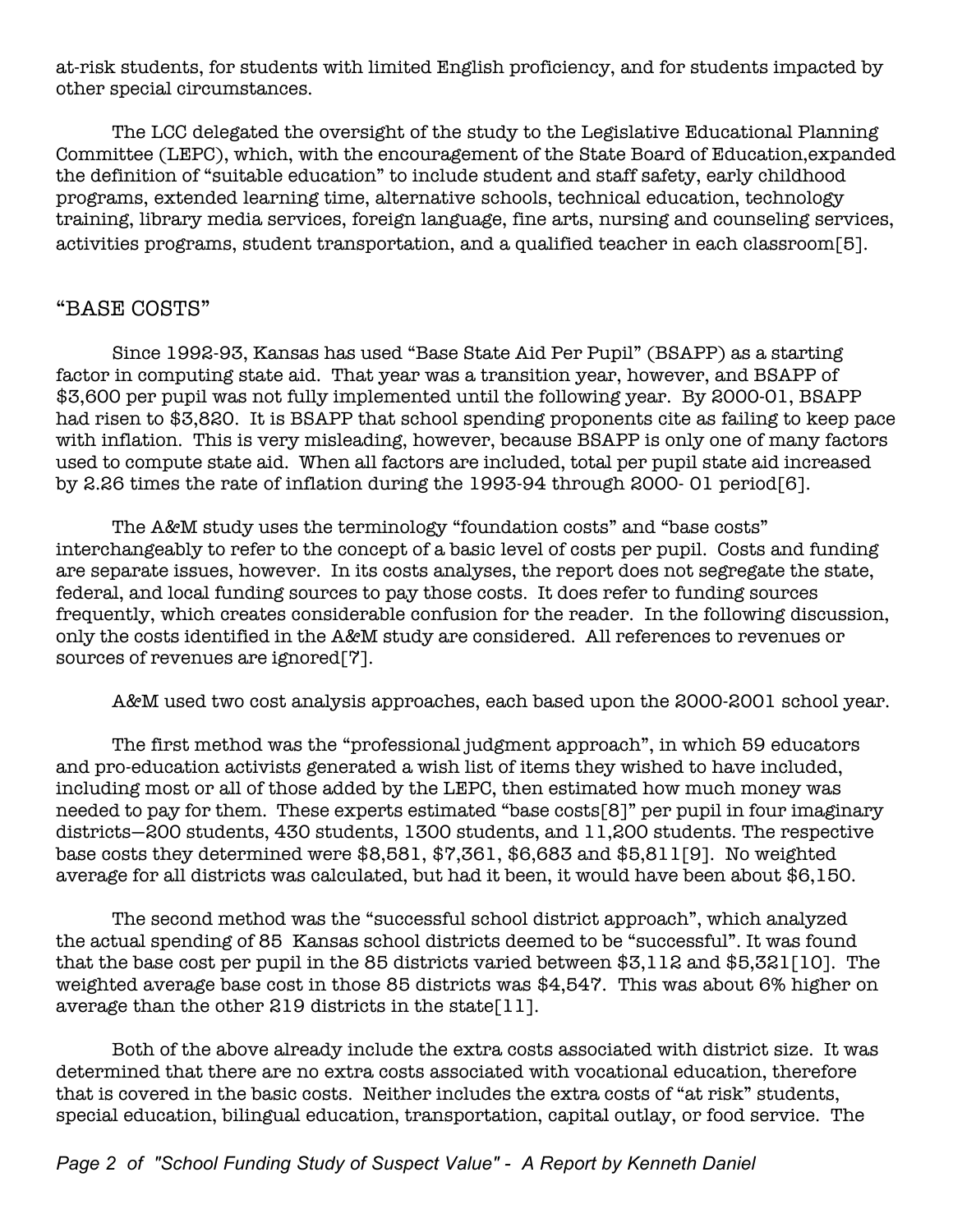"professional judgment" approach does include most or all of the LEPC add-on items[12] except transportation. It also includes additional "wish list" items added by the expert panels.

At this point one should know all that is needed about base costs. The "professional judgment approach" yields base costs that are 56% to 87% higher than the actual costs for successful districts. The weighted average for successful districts, including vocational education and district size factors, was \$4,547 in 2000-2001.

If the \$4,547 were a direct increase from \$3,820 in BSAPP, it would cost \$325 million. Subtract \$301 million in low enrollment and correlation weighting and \$25 million for vocational weighting, and the new base cost is the same, within a million or two, of the old base cost plus the two weighting factors.

Based on the average \$4,547, total statewide funding for base costs would need to be \$2.032 billion[13]. This level would include a \$182 per pupil average increase for the remaining 219 school districts other than the 85 successful ones. The cost of that increase would have been about \$56 million[14].

But A&M did not use the figure of \$4,547. Instead, they raised it to \$4,650, not for any reason concerning costs, but for the irrelevant fact that \$4,650 plus a 25% local option budget equals \$5,811[15], the wishful "professional judgment" figure. This unjustified change added \$46 million to statewide base costs[16].

But A&M did not use the \$4,650 as a statewide average. Instead, without any explanation whatever, they used it for the minimum base cost any district would have. A few of the largest districts would have a base cost of \$4,650, but all others would have higher base costs. A 100-student district would get \$7,458. This change added another \$300 million to statewide base costs.

Instead of the \$2.032 billion needed to fund base costs, the two changes raised the statewide base costs to about \$2.38 billion.

# LOW ENROLLMENT AND VOCATIONAL WEIGHTING

A&M eliminated the separate "low enrollment and correlation weighting" category by including adjustments for school district size in base costs. This change inflates the costs of all the remaining weighting factors because they are applied to a much larger base cost. In other words, a 40% increase in base costs will result in a 40% increase in the costs of weighting factors, even if the factors themselves remain unchanged.

A&M also eliminated "vocational weighting" entirely[17]. In testimony to the Senate Education Committee, Carolyn Rampey of the Kansas Legislative Research Department testified that A&M had found vocational weighting to be unjustified. It was no more costly than many other courses that received no special funding[18].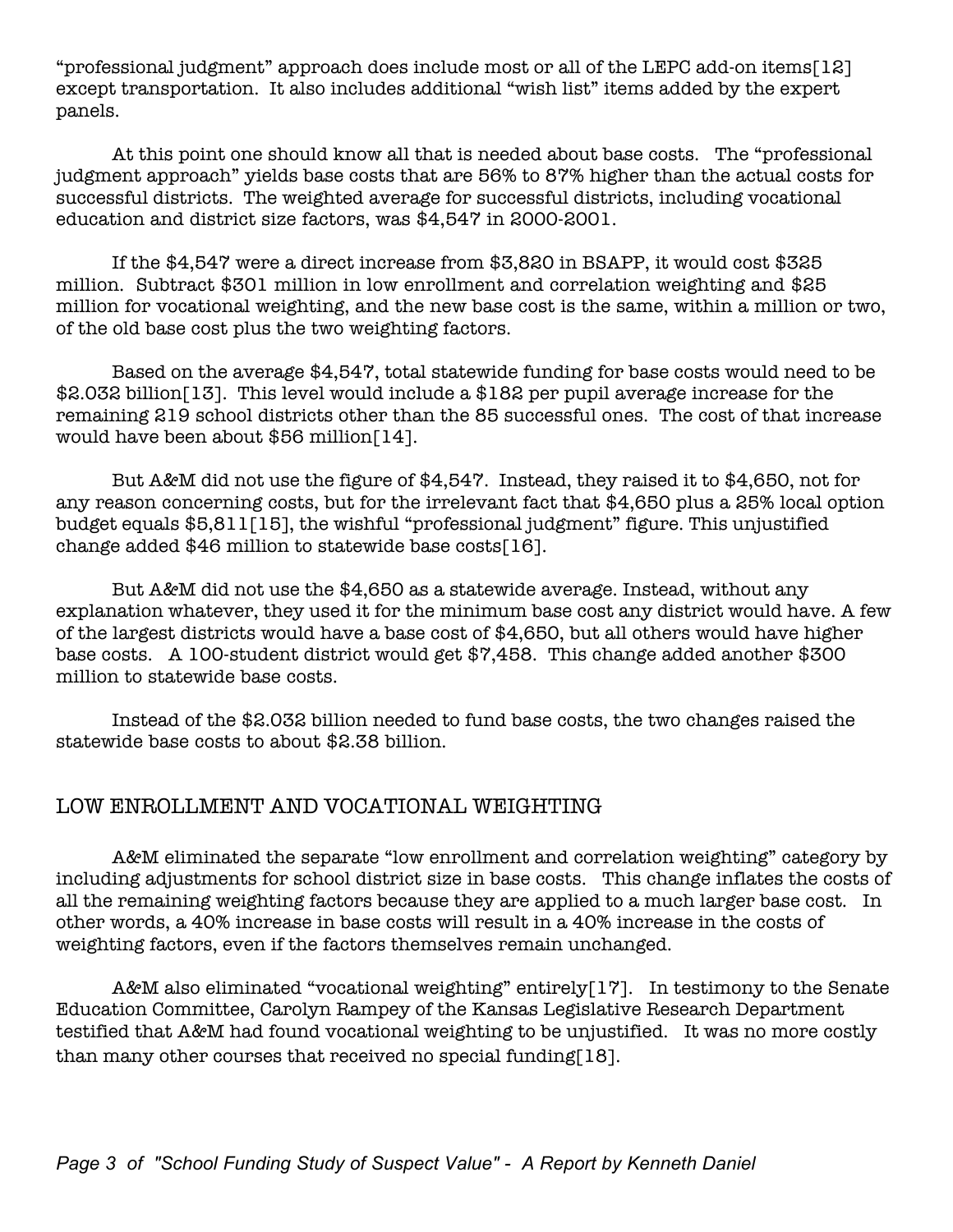## AT-RISK WEIGHTING

In 1992-93, when "at-risk" weighting began, the weighting factor was .05. In other words, a district received an extra amount equal to 5% of Base State Aid Per Pupil for each student deemed "at-risk". By 2000-2001, the weighting factor had been increased to .09[19]. According the Kansas State Department of Education (KSDE), the cost of "at-risk" weighting in 2000-2001 was \$37.7 million[20].

The only determinant as to whether a child is "at-risk" is whether the child qualifies for free or reduced-price lunches. A&M cited no empirical study or authority as to what this weighting factor should be, nor did they establish a correlation between qualifying for reduced-price lunches and costs of the education of these students.

In September 1996, 12.15% of Kansas students were classified "at-risk"[21]. In September 2003, this had risen to 29.3%.

A&M, using only the wish lists of the "professional judgment approach" panelists as a basis, increased the at-risk weighting factor to .20 for a 100-student district up to .60 for a 30,000-student district[22]. This was done in spite of the fact that no other state has adopted variable weighting based on district size[23], and in spite of studies which show it costs small districts more for at-risk students than large districts[24].

According to KSDE[25], the cost of this change was \$270.3 million, bringing the total cost of at-risk weighting to \$308 million, or \$3,120 for each of the 98,705 at-risk students.

#### SPECIAL EDUCATION WEIGHTING

There is no per-pupil special education weighting in Kansas. There are no per-pupil cost statistics. Districts are currently paid based on how much they spend for special education, regardless of how many special education students they have.

It is difficult to determine how many special education students there are, although the Kansas Legislative Research Department estimated "more than 76,000" for 2000- 2001 in one report[26]. This was more than 17% of all Kansas students.

A&M recommended changing to per-pupil weighting for special education. Using the wish lists of the "professional judgment approach" panelists, they computed special education per-pupil weighting factors of .86 for very small school districts and 2.08 for large districts[27].

A&M then cited a recent national study that had determined that .90 was appropriate for school districts of all sizes. No other states use variable weights based on district size[28].

In spite of these facts, A&M concluded that Kansas should have variable weights of .90 for very small districts rising to 1.50 for the largest[29]. Again, there is no justification for the counter-intuitive heavy weighting for large districts.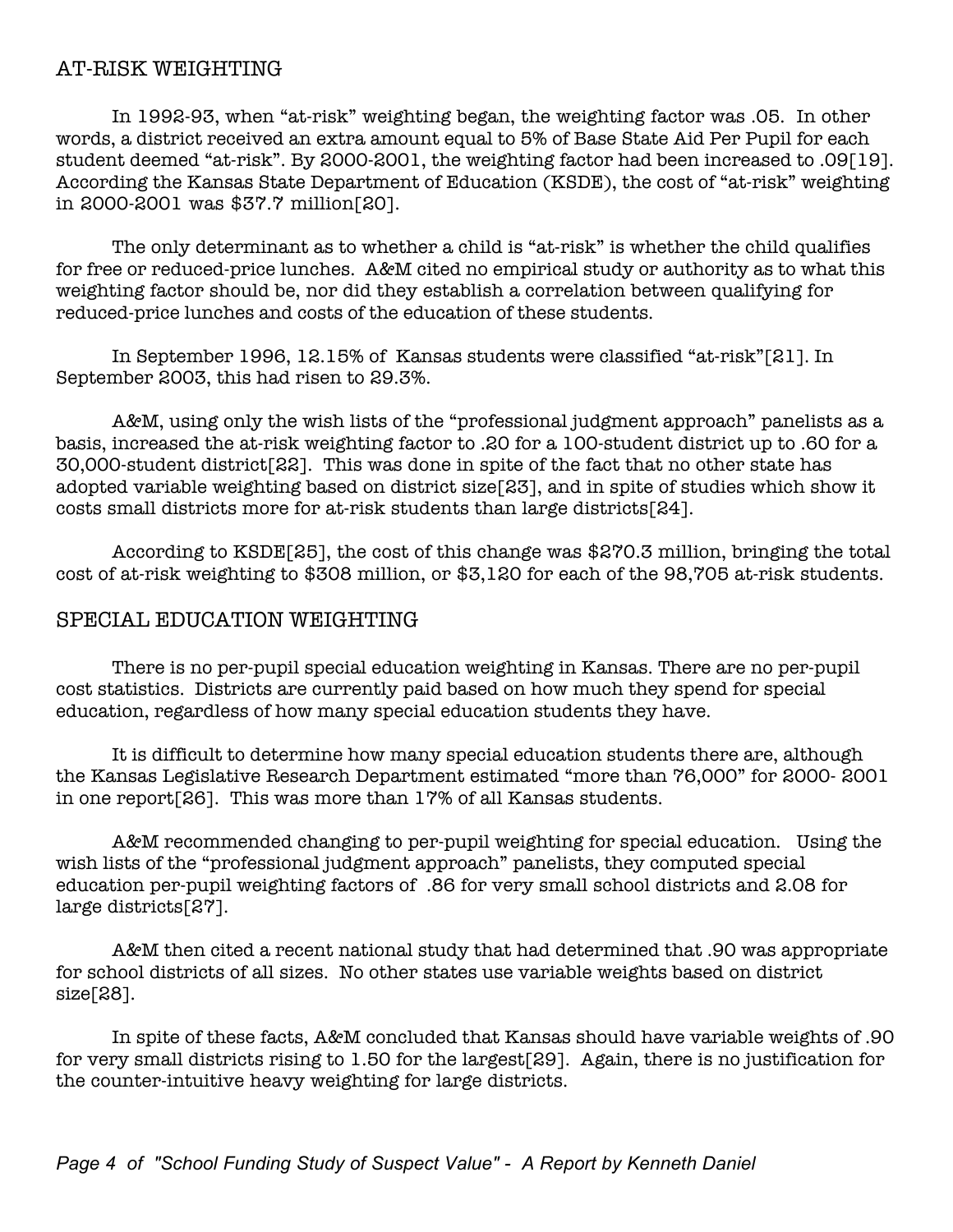KSDE determined that this would cost an extra \$102.9 million[30] over what the state had actually paid for special education in 2000-2001, which was \$233.4 million. If the 76,000 student figure is correct, the total would be \$4,425 per special education student.

When Governor Kathleen Sebelius recently introduced her tax increases for education, she called for per-pupil weighting for special education. There was a great outcry from some school districts against this idea. The Governor quickly scrapped the idea.

# BILINGUAL EDUCATION WEIGHTING

Bilingual Education currently carries a .20 weighting factor. There were 5,768 such students in 1996-97, 9,752 in 2000-01, and 12,150 this year.

According the Kansas State Department of Education (KSDE), the cost of bilingual weighting in 2000-2001 was \$7.45 million.

A&M, using the wish lists of the "professional judgment approach" panelists as a basis, determined the weights should be .15 for a 100-student district up to .97 for a 30,000-student district[31]. Again, Kansas would be the only state with variable weighting according to district size[32]. Again, there is no justification for the counter-intuitive heavy weighting for large districts.

 According to KSDE[33], the cost of this change would have been an additional \$33.5 million, bringing the total cost of bilingual weighting to \$41 million, or \$4,196 for each of the 9,752 bilingual education students.

A&M did not analyze or even mention the fact that most bilingual students are also at-risk students.

# TRANSPORTATION WEIGHTING

Transportation weighting is converted into a "number of FTE students" figure, but it is based on a set of complicated computations. A basic factor is that students must live more than 2.5 miles road distance from their school to be counted in the formula. Since 1996 the weighting has stayed around 19,000. It was 18,661 in 2000-2001, which cost \$71.3 million.

A&M, without supporting references, said that the 2.5 mile standard in Kansas is the highest in the country[34], and recommended the distance factor be lowered from 2.5 miles to 1.25 miles.

According to KSDE[35], the cost of this change would have been an additional \$20 million, bringing the total cost of transportation weighting to \$91 million.

#### NEW FACILITIES WEIGHTING

A&M declared, "New facilities have special costs associated with their initial operation, which justify the extra compensation[36]." There was no analysis of these extra

*Page 5 of "School Funding Study of Suspect Value" - A Report by Kenneth Daniel*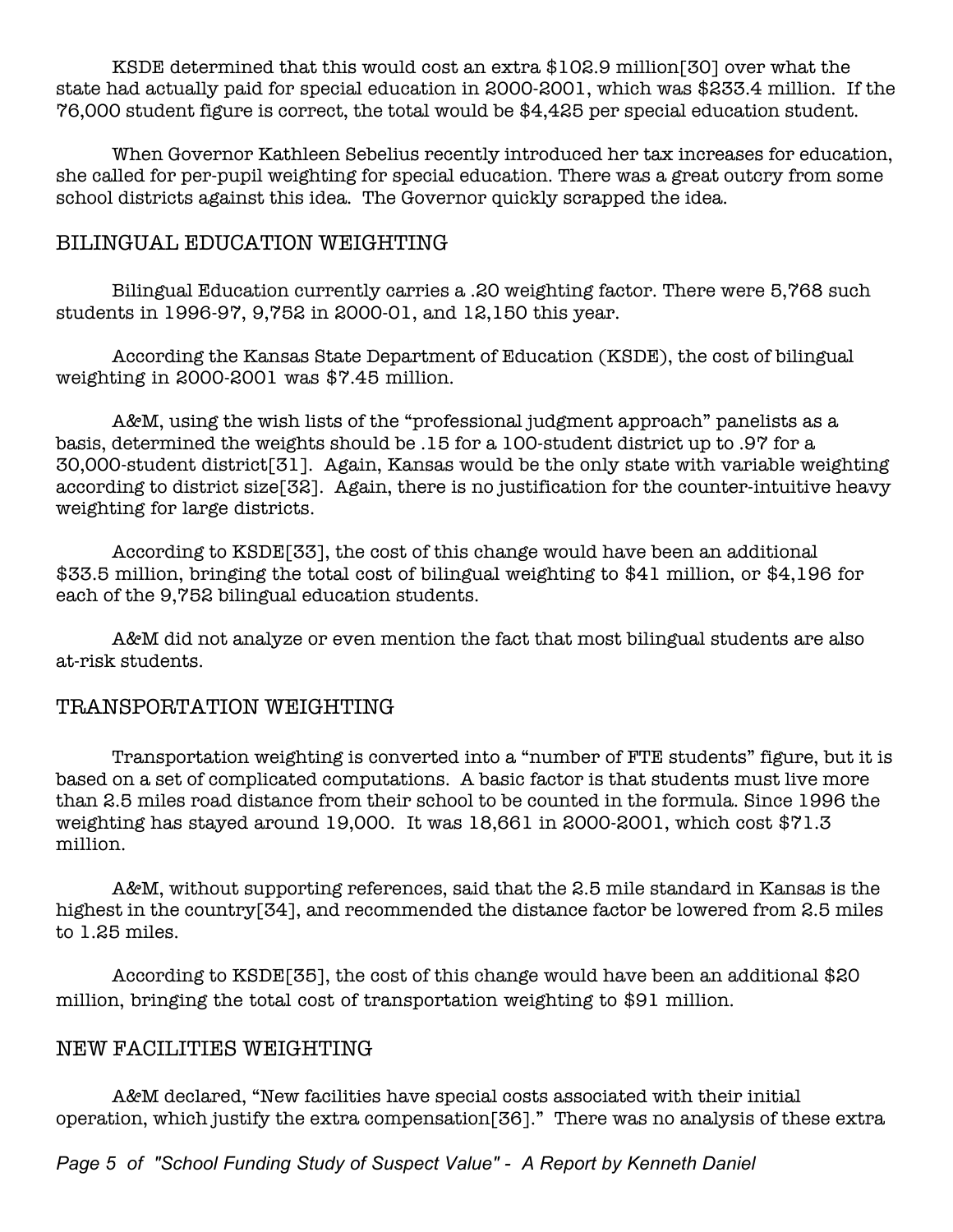costs, no information about whether other states use this factor, and there were no references.

This is another counter-intuitive argument. Common sense dictates that once the expenses of moving in are paid, new facilities cost much less to operate because everything is new and maintenance and repairs are low.

Currently a weighting factor of .25 is used for each student in a new facility for a period of two years. A&M concluded that it was appropriate to extend the period to three years but lower the factor to .10 over that period[37].

In 2000-2001, new facilities weighting cost \$7.25 million. KSDE ignored the study and calculated the cost would increase by \$2.16 million with no change in weighting method, simply from the higher "base costs".[38]

#### BASE STATE AID PER PUPIL.

On its own, Base State Aid Per Pupil tells little about education funding in Kansas. There have been dozens of changes in the education funding formula since 1992-93. To get a realistic view of what has happened, one must look at the full picture.

Earlier it was shown that when all factors are included, total per pupil state aid increased by 2.26 times the rate of inflation during the period 1993-94 through 2000-01.

Analyzing total spending instead of just state aid, in 1989-90 per pupil total expenditures were \$4,960. In 2002-03, they were \$8,894, an increase of 79.3% in 13 years. From June 1990 to June 2003, the consumer price index increased 41.4%[39]. Therefore, total per pupil expenditures increased at 1.91 times the rate of inflation, even when the earlier state revenue crisis period is included.

In 1996-97, with weighting factors added, each student was counted as 1.22 students. By 2003-04, this had grown to 1.29. This writer was unable to find earlier statistics, but a review of the weighting factor changes prior to 1996-97 would indicate that the growth in the number of times a pupil was counted was even higher during the 1993-97 period.

#### ANALYSIS

The "successful school district approach" yielded the information that it cost \$4,547 per pupil to be "successful" before any weighting is added. On average the rest of the districts in the state were spending 6% less. To bring their level of spending up to that of the successful districts, \$56 million in additional spending would be needed.

The study concluded there is no need for vocational education weighting. Interestingly, seventy percent of the "professional judgment approach" panelists felt that the current .50 weighting for vocational education is too low.

The study yielded no meaningful information about low enrollment weighting. It is possible that the data gathered in the successful school district approach could have been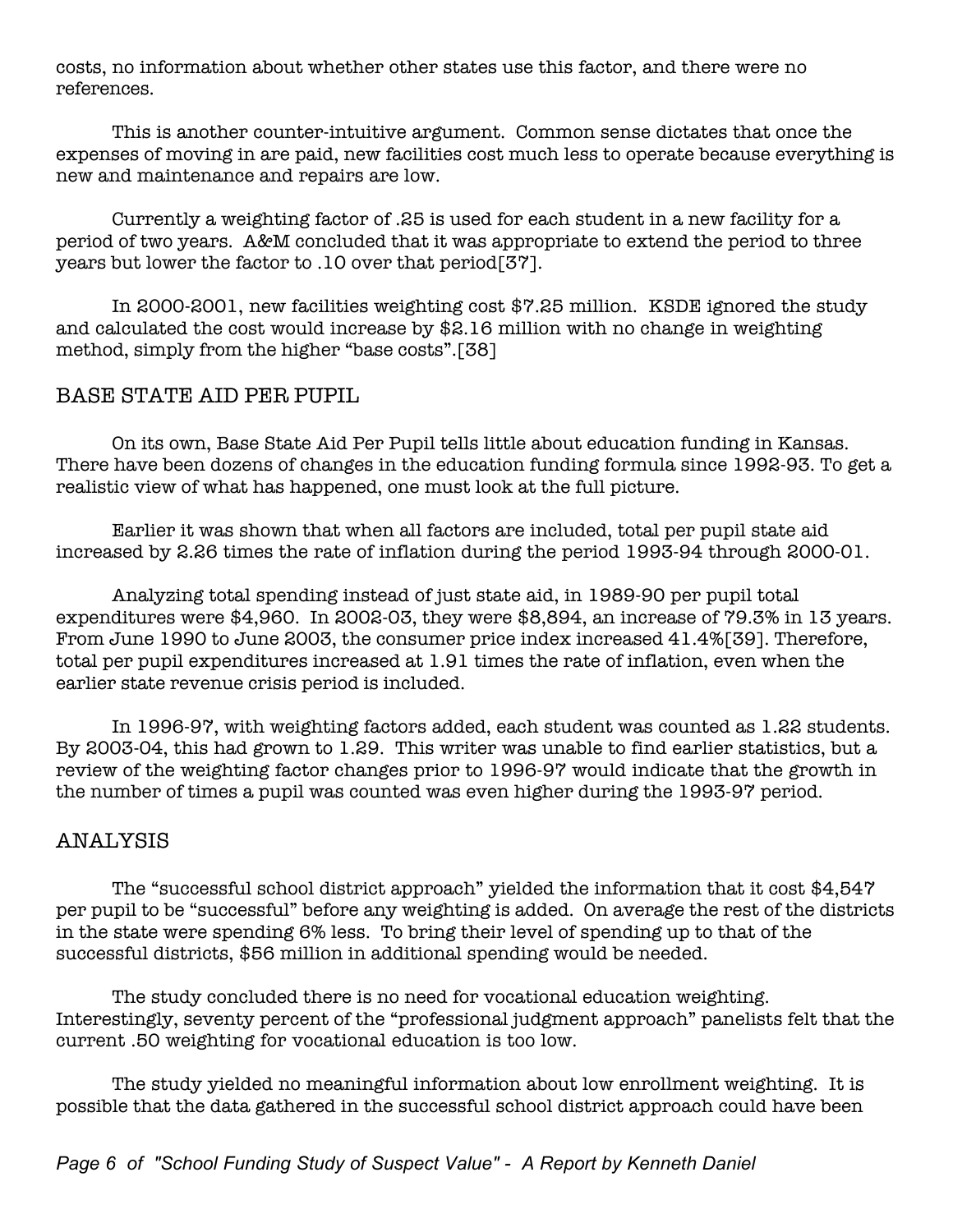used to provide some analysis on this subject, but it was not done.

Based on apparently faulty information, the study concluded that no funding was needed for salary increases for teachers.

The study recommended the use of per-pupil weighting for special education. Recent work by the National Center for Special Education Finance indicates that a weight of .90 is appropriate. Variable weights by school district size are not used by other states.

At-risk weighting in other states is typically lower than .50, but the study does not cite any numbers from other states. Variable weights by school district size are not used by other states.

The study did not cite any examples of bilingual weighting from other states. Variable weights by school district size are not used by other states.

According to A&M, the 2.5 mile standard used in transportation weighting in Kansas is the highest of any state A&M had studied. Other states use a standard of 2.0 or less, with 1.0 to 1.5 being the norm. A&M did not say whether other states used a factor for population density in their weighting formulas.

The study provided no evidence, period, that weighting for new schools is justified.

#### CONCLUSIONS

The key A&M conclusion was that no significant changes are needed in the approach Kansas uses to distribute state aid to school districts[40]. A&M then proceeded to recommend an astonishingly complex and expensive group of changes.

The "professional judgment approach" is deeply flawed. It confirms that educators and education activists think a great deal of additional money is needed for virtually every component of school spending. This esoteric exercise yielded little or no usable information. This method showed that successful schools need 56% to 87% more money to accomplish exactly the same results that they are already achieving.

It is disturbing that this study, a very shoddy piece of work at best, is a key element in a lawsuit with a possible billion-dollar judgment. If its recommendations were adopted, it is highly unlikely that the inequities that so disturbed Judge Bullock would be fixed.

Kansas legislators and legislative leaders are justified in waiting until the final results of the lawsuit are known. If they don't, it may be found that attempts to guess what the courts might do have only made matters worse.

###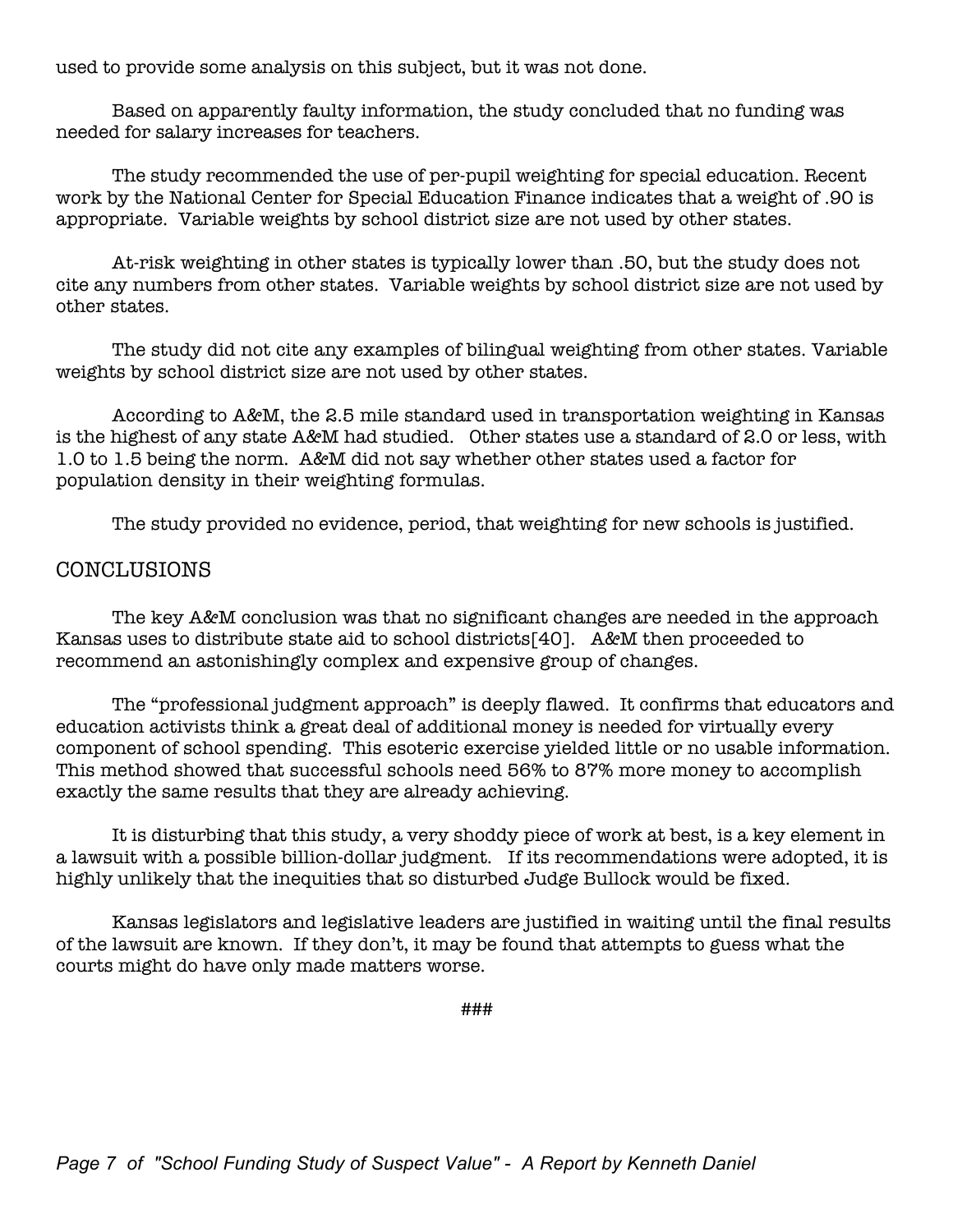# DOCUMENTATION

Kenneth Daniel is the publisher of KSSmallBiz.com. He is C.E.O. of Midway Wholesale of Topeka, a small business he founded in 1970, and is an advocate for small business.

Word Count: 3030

[1] "MREA Update", Montana Rural Education Association, February 2002 http://www.mrea-mt.org/0202.htm

[2] Ibid.

[3] "Calculation of the Cost of a Suitable Education in Kansas in 2000-2001 Using Two Different Analytical Approaches" by Augenblick & Myers, Inc., May 2002.

[4] Op. Cit., page ES-1.

[5] "The Augenblick and Myers Study of the Cost of a Suitable Education and HB 465", Kansas Legislative Research Department, March 2, 2004, page 1.

[6] 1992-92 was a transition year and is therefore not included in the 2.26 figure. Including it would show an increase of more than triple the rate of inflation, but that would not be a valid comparison.

[7] A basic technique used in most business budgeting is to first identify the costs, then analyze the revenues needed to support the costs. Frequent references to revenues in the A&M study make it almost impossible to follow the cost issues and computations.

[8] According to page ES-2 of the A&M report, "The foundation level, or base cost...should reflect the amount of money that should be spend on a student with no special needs, attending school in a district with no special circumstances, if that student is to meet state standards." According to page IV-1, "The primary purpose of the professional judgment is to estimate the cost of providing those services believed to be necessary to assure that the average student, attending school in an average district, can meet whatever objectives the state has established."

[9] A&M report, Table IV-10.

[10] Op. Cit., page VI-2.

[11] Op. Cit., page ES-3.

[12] The Legislative Educational Planning Committee add-ons were student and staff safety, early childhood programs, extended learning time, alternative schools, technical education, technology training, library media services, foreign language, fine arts, nursing and counseling services, activities programs, student transportation, and a qualified teacher in each classroom.

[13] A&M report, page VII-2: 446,970 students @ \$4527 equals \$2,032,373.

*Page 8 of "School Funding Study of Suspect Value" - A Report by Kenneth Daniel*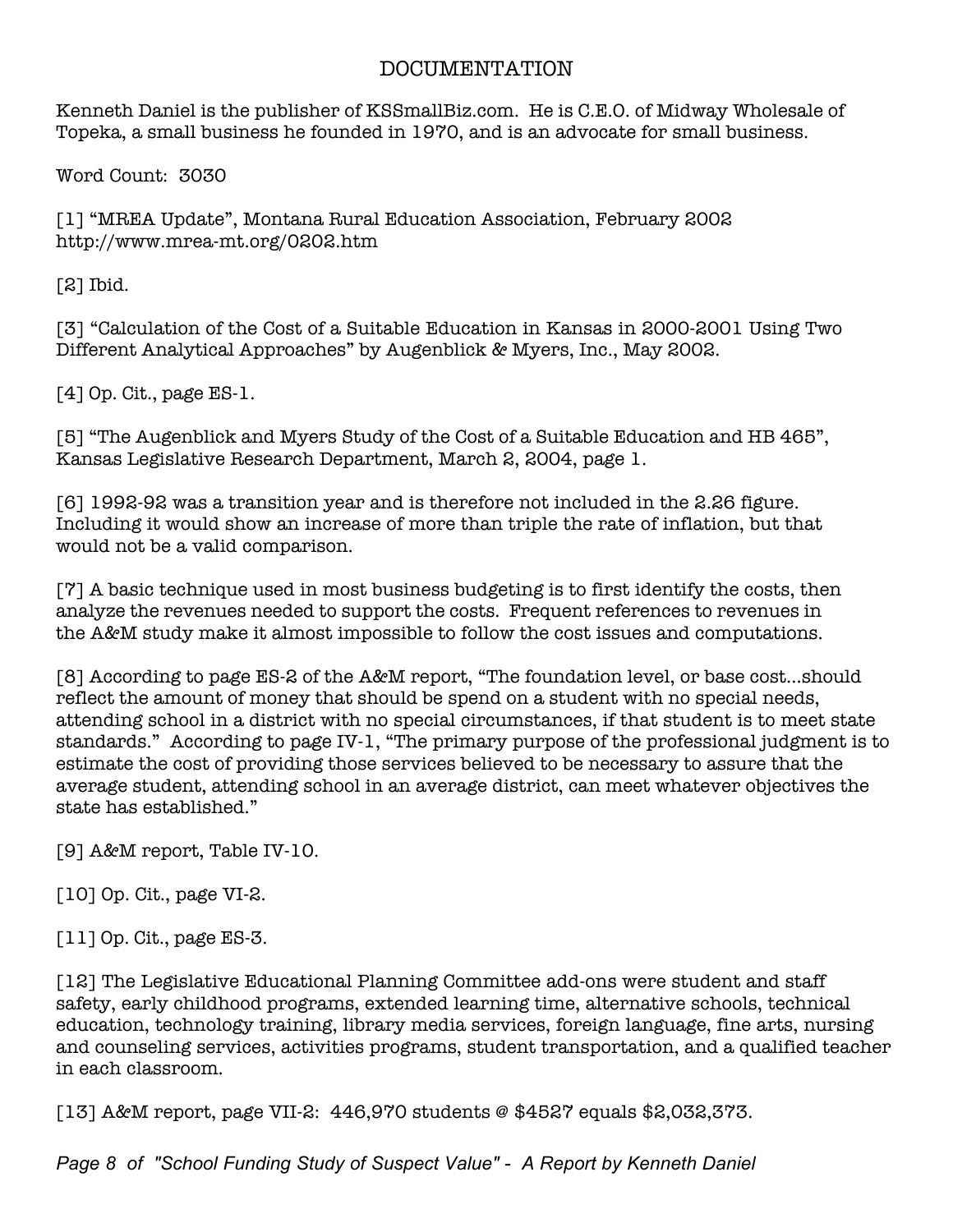[14] Assumes the average size of the 85 successful districts and the average size of the 219 unsuccessful districts are close to the same.

[15] A&M report, page VII-11, quote: "We decided that it would be appropriate for Kansas to use the higher figure as the limit on the second tier (local option budget) while setting the base level at \$4,650."

[16] 446,970 times (\$4650 - \$4547).

[17] A&M report, page ES-4.

[18] Testimony of Carolyn Rampey, Principal Analyst of the Kansas Legislative Research Department, March 2, 2004, in the Senate Education Committee.

[19] It was raised to .10 in 2001-2002 and has remained there since.

[20] 98,705 Full-Time Equivalent Pupils x .10 weighting factor x \$3820 Base State Aid Per Pupil equals \$37,705.310.

[21] The 1992-93 statistics were not found.

[22] A&M report, page VII-11.

[23] Op. Cit., page VII-9: "It is worth noting that, as far as we know, no other state has adjusted pupil weights in light of school district size."

[24] Testimony of Carolyn Rampey, Principal Analyst of the Kansas Legislative Research Department, March 2, 2004, in the Senate Education Committee.

[25] Memo to State Board of Education, July 8, 2002, Dale Dennis, Deputy Commissioner of Education.

[26] Kansas Legislative Research Division, October 14, 2002 report on Special Education.

[27] A&M report, page VII-8.

[28] A&M report, page VII-9.

[29] Op. Cit., page VII-11.

[30] Memo to State Board of Education, July 8, 2002, Dale Dennis, Deputy Commissioner of Education.

[31] A&M report, page VII-11.

[32] Op. Cit., page VII-9: "It is worth noting that, as far as we know, no other state has adjusted pupil weights in light of school district size."

[33] Memo to State Board of Education, July 8, 2002, Dale Dennis, Deputy Commissioner of

*Page 9 of "School Funding Study of Suspect Value" - A Report by Kenneth Daniel*